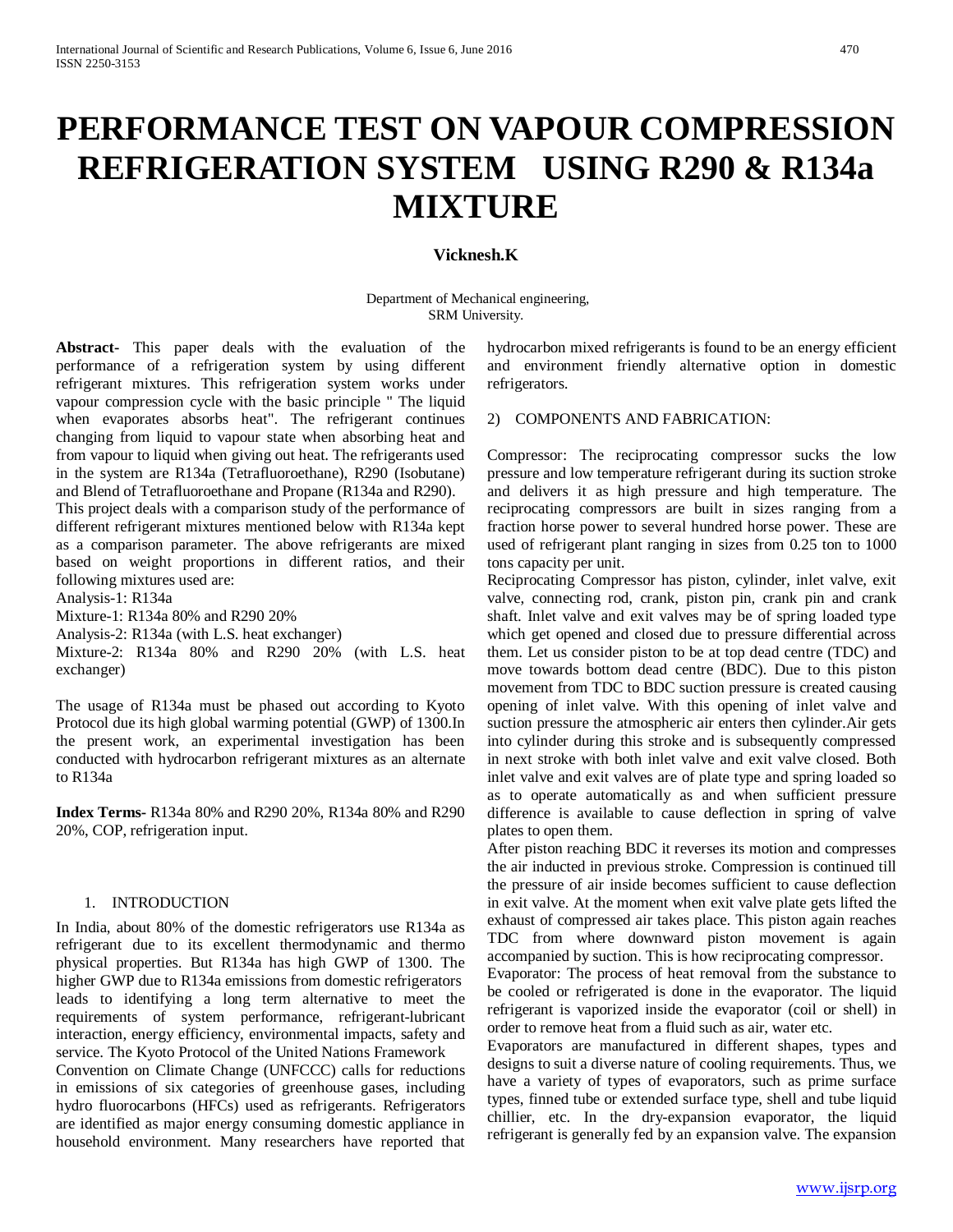valve controls the rate of flow of refrigerant to the evaporator in such a way that all the liquid is vaporized and the vapour is also superheated to a limited extent by the time it reaches the outlet end. At the inlet of the evaporator, the refrigerant is predominantly in the liquid form with a small amount of vapour formed as a result of flashing at the expansion valve.

As the refrigerant passes through the evaporator, more and more liquid is vaporized by the load. The refrigerant, by the time it reaches the end of the evaporator, is purely in the vapour state and that too superheated. Thus the evaporator in its length is filled with a varying proportion of liquid and vapour. The amount of liquid in the evaporator will vary with the load on the evaporator. The inside of the evaporator is far from dry but wetted with liquid. All the same, this type is called the dryexpansion system to distinguish it from the flooded system and also probably because by the time the refrigerant reaches the evaporator outlet it is no more wet (no liquid) but dry (superheated) vapour.

The evaporator becomes cold and remains cold due to the following reasons:

1 The temperature of the evaporator coil is low due to low temperature of the refrigerant inside the coil.

2 The low temperature of the refrigerant remains unchanged because any heat it absorbs is converted to latent heat as boiling proceeds.

The three heat-transfer resistances in evaporators are:

(a) Refrigerant side for the transfer of heat from solid surface to the liquid refrigerant.

(b) Metal wall.

(c) Cooled-medium side which could be due to air, water, brine or any other fluid or a wetted surface on a cooling and dehumidifying coil.

The heat transfer from solid surface to the evaporating refrigerant is of primary interest here. However, the mechanism of boiling i so complex because of the influence of such factors as surface tension, saturation temperature, latent heat and nature of the solid surface, in addition to the usual transport properties, that it is very difficult to predict the heat-transfer coefficient analytically. Nevertheless, no attempt is made here to present correlations applicable to evaporating refrigerants which are available in the large amount of published information available on the subject.

Expansion tube: An expansion device is another basic component of a refrigeration system.

The basic functions of an expansion device used in refrigeration systems are to:

1. Reduce pressure from condenser pressure to evaporator pressure, and

2. Regulate the refrigerant flow from the high-pressure liquid line into the evaporator at a rate equal to the evaporation rate in the evaporator

Under ideal conditions, the mass flow rate of refrigerant in the system should be proportional to the cooling load. Sometimes, the product to be cooled is such that a constant evaporator temperature has to be maintained. In other cases, it is desirable that liquid refrigerant should not enter the compressor. In such a case, the mass flow rate has to be controlled in such a manner that only superheated vapour leaves the evaporator. Again, an ideal refrigeration system should have the facility to control it in such a way that the energy requirement is minimum and the required criterion of temperature and cooling load are satisfied. Some additional controls to control the capacity of compressor and the space temperature may be required in addition, so as to minimize the energy consumption. The expansion devices used in refrigeration systems can be divided into fixed opening type or variable opening type. As the name implies, in fixed opening type the flow area remains fixed, while in variable opening type the flow area changes with changing mass flow rates. There are basically seven types of refrigerant expansion devices. These are:

- 1. Hand (manual) expansion valves
- 2. Capillary Tubes

3. Constant pressure or Automatic Expansion Valve (AEV)

- 4. Thermostatic Expansion Valve (TEV)
- 5. Float type Expansion Valve
- 6. Electronic Expansion Valve

Capillary tubes: This is the type of expansion device used in this system. Instead of an orifice, a length of a small diameter tube can offer the same restrictive effect. A small diameter tubing is called capillary tube, meaning hair-like. The inside diameter of the capillary used in refrigeration is generally about 0.5 to 2.28 mm (0.020 to 0.090). The longer the capillary tube and/or the smaller the inside diameter of the tube, greater is the pressure drop it can create in the refrigerant flow; or in other words, greater will be the pressure difference needed between the high side and low side to establish a given flow rate of the refrigerant. The length of the capillary tube of a particular diameter required for an application is first roughly determined by empirical calculations. It is then further correctly established by experiments. The capillary tube is not self-adjusting. If the conditions change, such as an increase in the discharge/condenser pressure due to a rise in the ambient temperature, reduction in evaporator pressure, etc. the refrigerant flow-rate will also change. Therefore a capillary tube, selected for a particular set of conditions and load will operate somewhat less efficiently at other condition. As soon as the plant stops, the high and low sides equalize through the capillary tube. For this reason, the refrigerant charge in a capillary tube system is critical and hence no receiver is used. If the refrigerant charge is more than the minimum needed for the system, the discharge pressure will go up while in operation. This can even lead to the overloading of the compressor motor. Further during the offcycle of the unit, the excess amount will enter the cooling coil and this can cause liquid flood back to the compressor at the time of starting. Therefore, the refrigerant charge of the capillary tube system is critical. For this reason, a refrigerant liquid receiver cannot be used. The charge should be exactly the quantity as indicated by the manufacturer of the refrigeration unit. Since the capillary tube equalizes the high side with the low side during the off-cycle, the idle pressures at the discharge and suction of the compressor will be equal. Therefore at the time of starting, the compressor motor need not overcome the stress of the difference of pressure in the suction and the discharge sides. In other words the compressor is said to start unloaded.

The capillary tube is quite a simple device and is also not costly. Its pressure equalization property allows the use of a low starting torque motor. The liquid receiver is also eliminated in a capillary tube system because of the need to limit the refrigerant charge.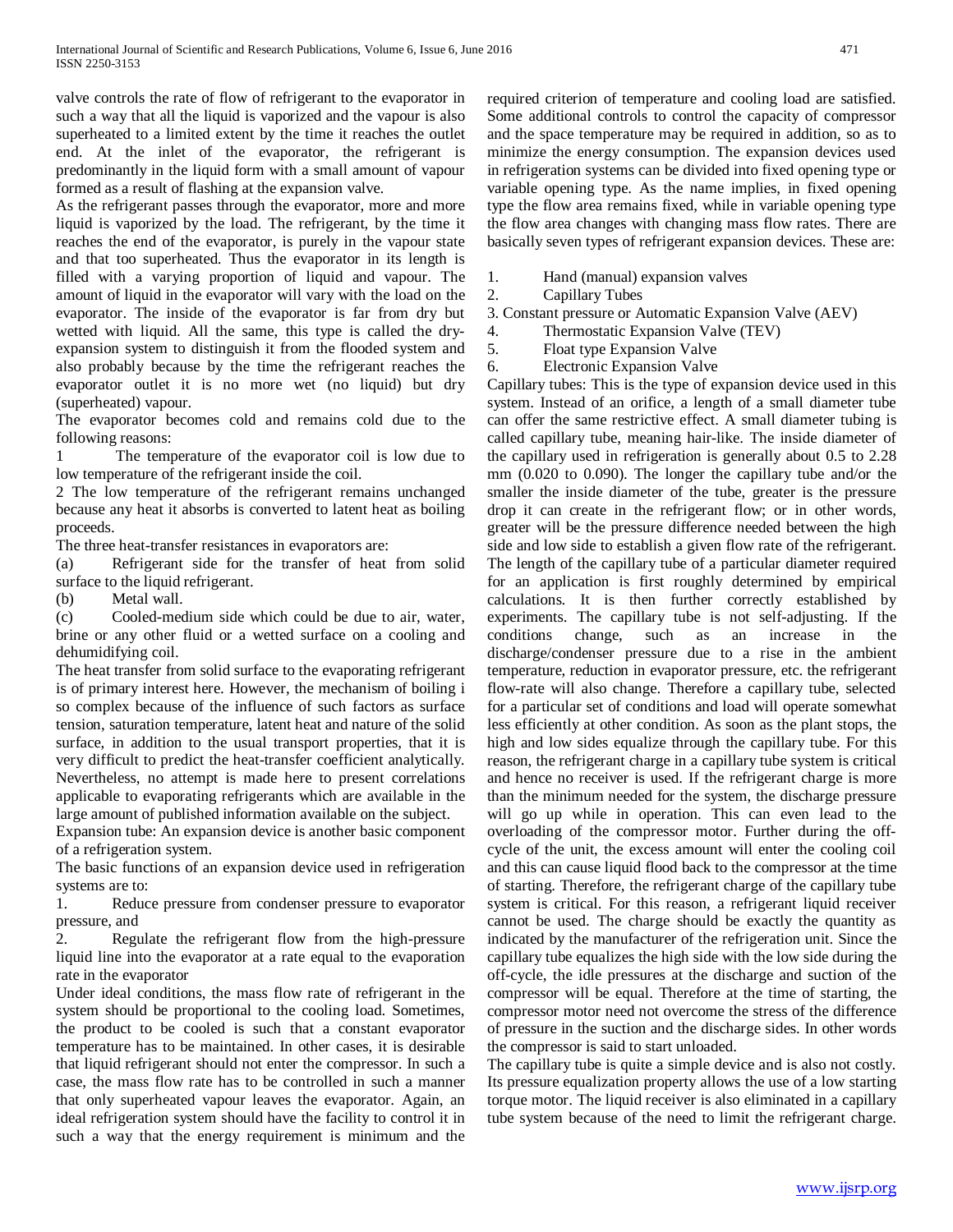All these factors help to reduce the cost of manufacture of the systems employing a capillary tube as the throttling device. The capillary tube is used in small hermetic units, such as domestic refrigerators, freezers and room air conditioners. The following are the various types of capillary tube devices,

- 1. Capillary tube
- 2. Hand-operated capillary tube valve
- 3. Automatic or constant pressure capillary tube valve
- 4. Thermostatic capillary tube valve
- 5. Low side float valve
- 6. High side float valve

The automatic capillary tube valve is used in the work.

The pressure reduction in a capillary tube occurs due to the following two factors:

1. The refrigerant has to overcome the frictional resistance offered by tube walls. This leads to some pressure drop, and

2. The liquid refrigerant flashes (evaporates) into mixture of liquid and vapour as its pressure reduces. The density of vapour is less than that of the liquid. Hence, the average density of refrigerant decreases as it flows in the tube. The mass flow rate and tube diameter (hence area) being constant, the velocity of refrigerant increases since  $= \rho V A$ . The increase in velocity or acceleration of the refrigerant also requires pressure drop.

Several combinations of length and bore are available for the same mass flow rate and pressure drop. However, once a capillary tube of some diameter and length has been installed in a refrigeration system, the mass flow rate through it will vary in such a manner that the total pressure drop through it matches with the pressure difference between condenser and the evaporator. Its mass flow rate is totally dependent upon the pressure difference across it; it cannot adjust itself to variation of load effectively.

 The flow through a helical capillary is divided into two distinct regions: a liquid single-phase and a two-phase region. In figure, point 1 denotes condenser exit and point 2 denotes the capillary inlet. There is a small pressure drop from point 1 to 2 due to sudden contraction to capillary diameter. The refrigerant is sub-cooled between points 2 and 3, saturated liquid at point 3 and is a two-phase mixture between points 3 and 4. Point 4 denotes capillary exit.

Balance point of compressor and capillary: The compressor and the capillary tube, under steady state must arrive at some suction and discharge pressures, which allows the same mass flow rate through the compressor and the capillary tube. This state is called the balance point. Condenser and evaporator pressures are saturation pressures at corresponding condenser and evaporator temperatures. The mass flow rate through the compressor decreases if the pressure ratio increases since the volumetric efficiency of the compressor decreases with the increase of pressure ratio. The pressure ratio increases when either the evaporator pressure decreases or the condenser pressure increases. Hence, the mass flow rate through the compressor decreases with increase in condenser pressure and/or with decrease in evaporator pressure.

Condenser: Refrigerator condenser is one of the main operating components that make up the cooling system on a standard refrigerator. It consists of a series of copper tubes that overlap in a grid or coiling pattern. On most models, the condenser is located at the back of the unit, though some may be installed on the bottom or along one side of the unit. While its size can vary, it often covers at least half of the area of the refrigerator wall, and some even cover the entire wall of the unit.

Combined with the evaporator unit within the fridge, the condenser removes heat from inside the refrigerator and transfers it to the outside of the unit. A series of copper tubes or pipes connect the two devices, and liquid refrigerant passes through these tubes to travel from one to the other. As the refrigerant passes through the evaporator, it collects heat energy from within the refrigerator or freezer, leaving the inside of the unit cold enough for food storage. The extra heat energy warms the refrigerant, causing it to transform into a gaseous material. This gaseous refrigerant then travels down to the condenser. As the refrigerant passes into the condenser, a fan blows air onto the copper tubes. This cools the refrigerant inside, and the excess heat energy is exhausted into the room. Once the heat leaves the refrigerant, it transforms back into a liquid, then travels back into the evaporator to repeat this cooling cycle.To maximize the operating life of a refrigerator, owners must perform routine maintenance tasks, which include cleaning the refrigerator condenser coils. By keeping these coils free of dirt and debris, owners will often find that the unit is less likely to break down. A clean unit is also able to operate more efficiently, which may result in lower utility costs.Before attempting to clean the coils, users should unplug the unit or switch off the electrical breaker to reduce the risk of injury. The refrigerator should then be pulled away from the wall to allow access to the unit. Some coils are covered by a plate or panel, which typically slides or snaps off by hand. Once the condenser is exposed, users can clean the coils with a vacuum hose attachment or a stiff brush. It's important to work carefully during this task to avoid bending or damaging the tubes.

There are three types of condensers, viz.

- (a) Air- cooled,
- (b) Water-cooled and
- (c) Evaporative.

As their names imply, air-cooled condensers use air as the cooling medium, water-cooled condensers use water as the medium and the evaporative condenser is a combination of the above, i.e. uses both water and air. In this system we are using an air cooled condenser.

Refrigerant: Any substance capable of absorbing heat from another required substance can be used as refrigerant. Example: ice, water, air, etc. A mechanical refrigerant which will absorb the heat form the source (which is at low temperature) and dissipate the same to the sink (which is at higher temperature than source). Either in the form of sensible heat (as the case of air refrigerant) or in the form of latent heat (as the case of vapour refrigerant).

# Refrigrant-R134a

Tetrafluoroethane is an inert gas used primarily as a "hightemperature" refrigerant for domestic refrigeration and automobile air conditioners. These devices began using 1,1,1,2 tetrafluoroethane in the early 1990s as a replacement for the more environmentally harmful R-12 and retrofit kits are available to convert units that were originally R-12-equipped.

Other uses include plastic foam blowing, as a cleaning solvent, a propellant for the delivery of pharmaceuticals (e.g. bronchodilators), wine cork removers, gas dusters and in air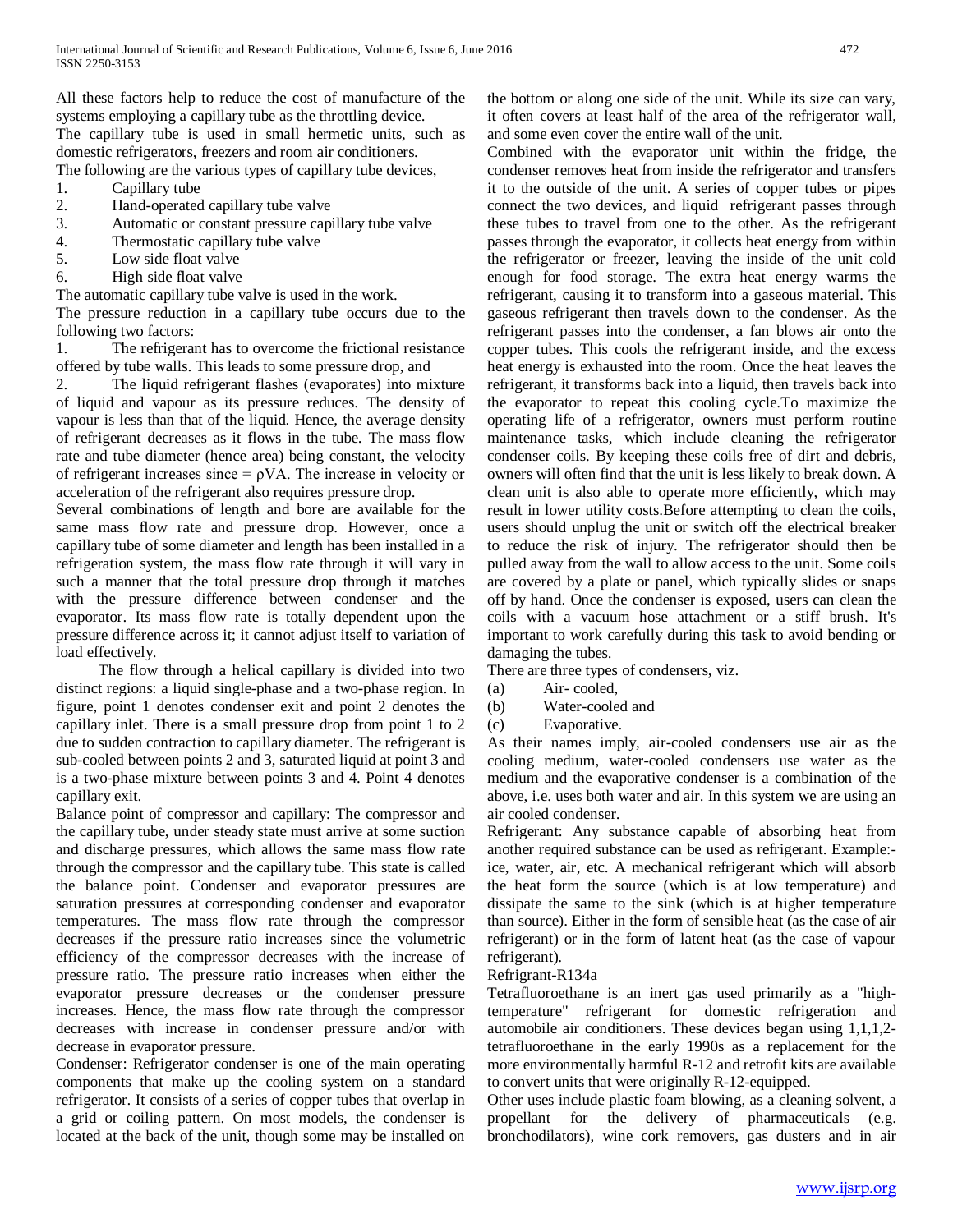International Journal of Scientific and Research Publications, Volume 6, Issue 6, June 2016 473 ISSN 2250-3153

driers for removing the moisture from compressed air. 1,1,1,2- Tetrafluoroethane has also been used to cool computers in some over clocking attempts. It is also commonly used as a propellant for air soft air guns. Tetrafluoroethane, when compressed as inside gas duster cans, is a clear liquid which boils when exposed to atmospheric pressure at room temperature (as seen here) and can be extracted from common "canned air" canisters by simply inverting them during use.



R134a is the most widely used refrigerant in domestic refrigerators. It must be phased out soon according to Kyoto protocol due to its high global warming potential (GWP) of 1300. Hence we come up with several hydrocarbon mixtures as an alternative to R134a refrigerant.

1. Compressor Specifications

- Number of cylinders One
- Working position Vertical
- Method of compression Single acting
- Number of times of compression of gas Single stage
- Cooling system Air-cooled
- Compressor  $1/6$  hp, 2440 rpm, 1.1amp(max)
- Motor use (Single phase)
- 2. Condenser
- 3. Evaporator
- 4. Pressure Gauges
- 5. Energy Meter
- 6. Control Valves<br>7. Capillary Tube
- Capillary Tubes
- 8. Channel Temperature Indicator

All the components are fitted and connections are given accordingly and all the gauges are fixed.

|            | <b>OBSERVATION:</b> |                                                         |                |              |    |               |
|------------|---------------------|---------------------------------------------------------|----------------|--------------|----|---------------|
| 4)         |                     |                                                         |                |              |    |               |
|            |                     | Pressure and Temperature observations analysis-1: R134a |                |              |    |               |
| Time taken |                     | P1                                                      | P <sub>2</sub> | P3           | P4 | Τ1            |
|            | T2.                 | T3                                                      | T4             |              |    |               |
| (min)      | (psi)               | (psi)                                                   | (psi)          | $(psi)$ (°C) |    | $(^{\circ}C)$ |
|            | $(^{\circ}C)$       | $(^{\circ}C)$                                           |                |              |    |               |
|            |                     |                                                         |                |              |    |               |
|            |                     |                                                         |                |              |    |               |
| 15         | 23                  | 210                                                     |                | 30           |    |               |

38.7 22.2

| 30 | 26<br>43.8 | 220<br>20.8 | 225 | 32 | 21.9 | 55.4 |
|----|------------|-------------|-----|----|------|------|
| 45 | 30<br>50.5 | 225<br>19.2 | 230 | 34 | 18.3 | 76.6 |
| 60 | 34<br>78.2 | 228<br>15.7 | 234 | 36 | 14.4 | 84.6 |

Pressure and Temperature observations mixture-1-R-134a 80% and R290 20%

| Time taken<br>T <sub>2</sub> |                          | P1<br>T3                 | P <sub>2</sub><br>T4 | P <sub>3</sub> | P4            | T1              |
|------------------------------|--------------------------|--------------------------|----------------------|----------------|---------------|-----------------|
| (mins)                       | (psi)<br>$({}^{\circ}C)$ | (psi)<br>$({}^{\circ}C)$ | (psi)                | (psi)          | $(^{\circ}C)$ | $({}^{\circ}C)$ |
| 15                           | 26<br>39.7               | 190<br>21.8              | 195                  | 30             | 26.7          | 45.4            |
| 30                           | 28<br>45.4               | 185<br>19.4              | 190                  | 32             | 24.3          | 48.6            |
| 45                           | 30<br>38.7               | 180<br>16.7              | 185                  | 33             | 19.8          | 49.9            |
| 60                           | 32<br>37.4               | 180<br>14.3              | 180                  | 33.5           | 11.7          | 52.4            |

Pressure and Temperature observations with analysis 2-R134a (with l.S.HEAT EXCHANGER)

| Time taken | T2              | P <sub>1</sub><br>T <sub>3</sub>          | P2<br>T4 | P <sub>3</sub>        | <b>P4</b> | T <sub>1</sub>  |
|------------|-----------------|-------------------------------------------|----------|-----------------------|-----------|-----------------|
|            | $({}^{\circ}C)$ | (mins) (psi) (psi) (psi)<br>$(^{\circ}C)$ |          | $(psi)$ $(^{\circ}C)$ |           | $({}^{\circ}C)$ |
| 15         | 68<br>42.8      | 276<br>23.7                               | 278      | 80                    | 34.5      | 49.3            |
| 30         | 72<br>43.2      | 280<br>23.9                               | 280      | 82                    | 34.2      | 52.2            |
| 45         | 72<br>43.1      | 280<br>24.1                               | 280      | 82                    | 34.3      | 53.8            |
| 60         | 72<br>43.3      | 275<br>23.6                               | 280      | 82                    | 33.4      | 54.2            |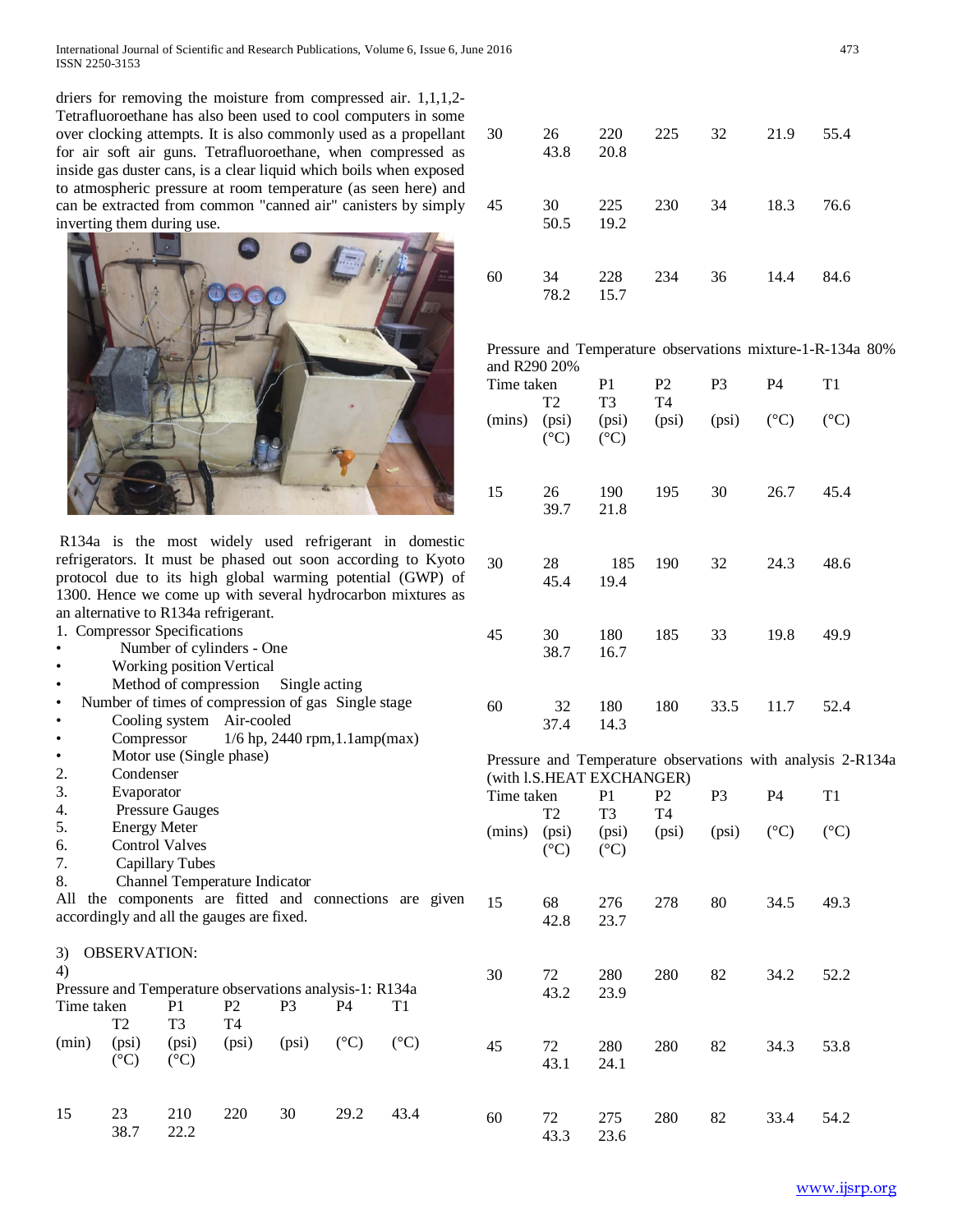| Pressure and Temperature observations with Mixture $2 - R134a$<br>$80\% \&$<br>R290 20 % (with L.S.HEAT EXCHANGER) |                             |                                  |                                                 |                |      |                 |  |
|--------------------------------------------------------------------------------------------------------------------|-----------------------------|----------------------------------|-------------------------------------------------|----------------|------|-----------------|--|
|                                                                                                                    |                             |                                  |                                                 |                |      |                 |  |
| Time taken                                                                                                         | T2                          | P <sub>1</sub><br>T <sub>3</sub> | P2<br>T <sub>4</sub>                            | P <sub>3</sub> | P4   | T <sub>1</sub>  |  |
| (mins)                                                                                                             | $(^{\circ}C)$ $(^{\circ}C)$ |                                  | (psi) $(psi)$ (psi) $(psi)$ (psi) $(^{\circ}C)$ |                |      | $({}^{\circ}C)$ |  |
| 15                                                                                                                 | 68<br>42.8                  | 276<br>23.7                      | 278                                             | 80             | 34.5 | 49.3            |  |
| 30                                                                                                                 | 72<br>43.2                  | 280<br>23.9                      | 280                                             | 82             | 34.2 | 52.2            |  |
| 45                                                                                                                 | 72<br>43.1                  | 280<br>24.1                      | 280                                             | 82             | 34.3 | 53.8            |  |
| 60                                                                                                                 | 72<br>43.3                  | 275<br>23.6                      | 280                                             | 82             | 33.4 | 54.2            |  |

W = 0.2138 kW  $COP = 0.3268 / 0.2138$  $COP = 1.528$ 5.3.1.3 COP OF ANALYSIS 2:  $Q = (15 * 4.187 * (30.3 - 2.3)) / 60 * 60$  $Q = 0.4849$  kW  $W = ((1/3200) * (5 / 20.7) * 3600$ W = 0.2477 kW  $COP = 0.4849 / 0.2477 = 1.957$ COP OF MIXTURE 2:  $Q = (15 * 4.187 * (35.8 - 9.6)) / 60 * 60$  $Q = 0.4874$  KW  $W = ((1/3200) * (5 / 29.51) * 3600$ W = 0.1907 KW  $COP = 0.4874 / 0.1907$  $COP = 2.49$ 





| REFRIGERANT Initial Temperature of Water |                 | Final |
|------------------------------------------|-----------------|-------|
| Temperature of Water                     | Time            |       |
| $(^{\circ}C)$                            | $({}^{\circ}C)$ |       |
| (min)                                    |                 |       |
| <b>ANALYSIS-1</b>                        | 30.2            | 4.6   |
| 60                                       |                 |       |
| <b>MIXTURE -1</b>                        | 29.5            | 1.4   |
| 60                                       |                 |       |
| <b>ANALYSIS-2</b>                        | 30.3            | 2.8   |
| 60                                       |                 |       |
| <b>MIXTURE-2</b>                         | 35.8            | 9.6   |
| 60                                       |                 |       |
|                                          |                 |       |

COP FOR ANALYSIS-1 :  $Q = (15*4.187*(30.2-4.6))/60*60$ Q= 0.2977 kW  $W = ((1/3200) * (5 / 20.84) * 3600$ W=0.2699 kW COP= 0.2977/0.2699 COP= 1.103 COP OF MIXTURE 1:  $Q = (15*4.187*(29.5-1.4))/60*60$  $Q = 0.3268$  kW  $W = ((1/3200) * (5 / 26.3) * 3600$ 



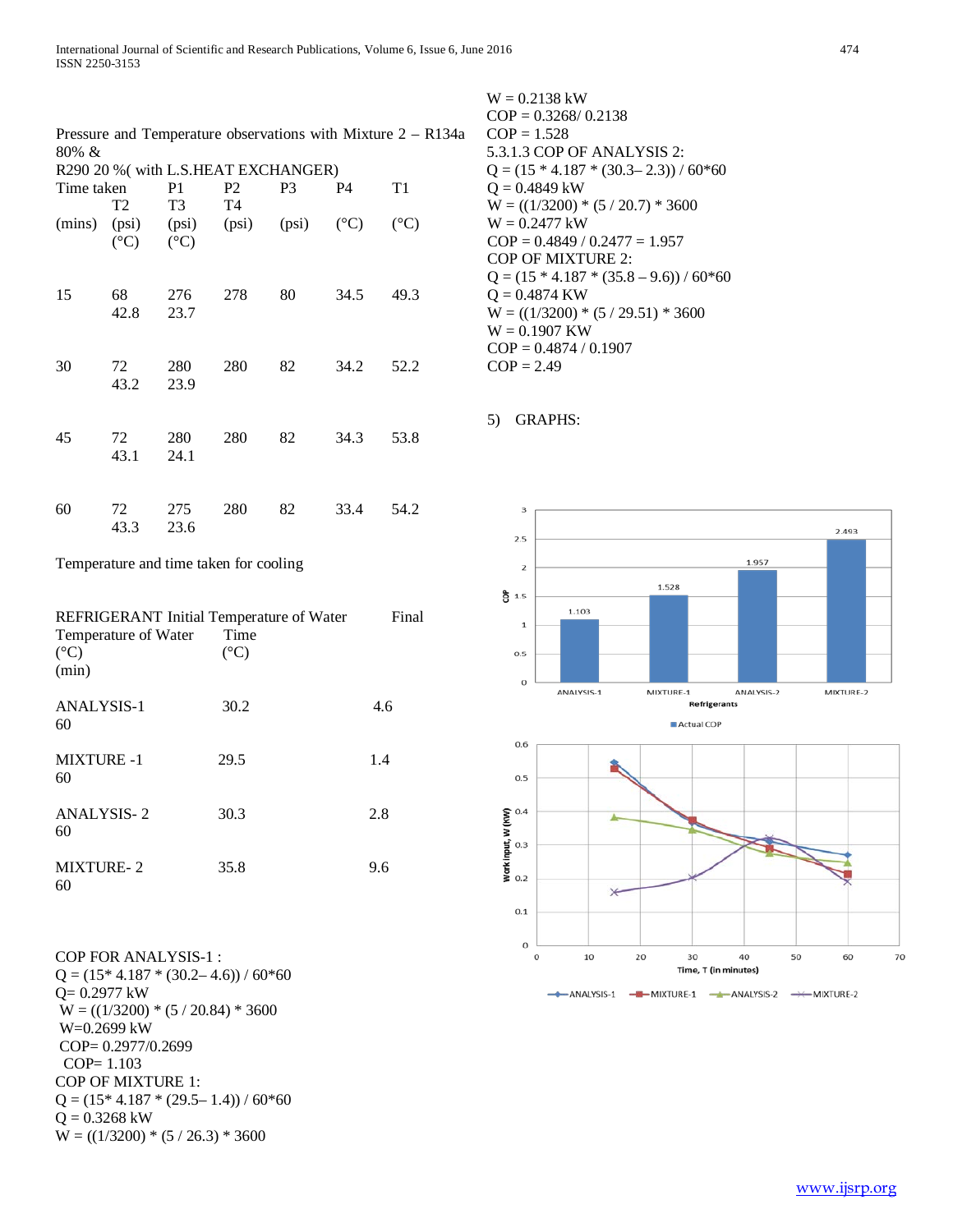

This study investigated the performance of different mixtures of refrigerants as the working fluid in a vapor compression refrigeration system. One refrigerant blend is used for this project using different components and proportions. Here R134a refrigerant is used as comparing parameter for the other refrigerant mixtures. By conducting the experimental analysis, we have found out that Mixture-2 R134a 80% and R290 20% (with L.S. Heat Exchanger) have given a maximum coefficient of performance and the Analysis-1 R134a have given a lowest coefficient of performance when compared to other mixtures.

The Mixture-2 R134a 80% and R290 20%(with L.S. Heat Exchanger) have shown a slight increase C.O.P by 24.5% when compared to the C.O.P of R134a in the same system. On analyzing the refrigeration effect, for a given time period mixture-2 shows better cooling effect than other mixtures. But while comparing the work input data, the system when charged with Mixture-2 has operated with low energy consumption than R134a refrigerant.

While considering the energy consumption parameter, it is understood that Mixture-2 R290 80% and R290 20%(with L.S. Heat Exchanger) can be used as an alternate refrigerant to R134a on a long term run. The results show that hydrocarbon mixtures

have lower energy consumption. The overall performance of the hydrocarbon mixtures showed that this could be the long term alternative to phase out R134a.

**APPENDIX** 

- COP Coefficient of performance
- Qc Desired output
- Q Refrigeration Effect (KW)
- Ec Energy meter constant
- W Work input (KW)
- P1 Pressure at Evaporator outlet
- P2 Pressure at Compressor outlet
- P3 Pressure at Condenser outlet
- P4 Pressure at Expansion valve outlet
- T1 Temperature at Evaporator outlet
- T2 Temperature at Compressor outlet
- T3 Temperature at Condenser outlet
- T4 Temperature at Expansion valve outlet

#### ACKNOWLEDGMENT

A special and warm expression of gratitude to Dr. S. Prabhu, Ph.D., Professor and Head, Department of Mechanical Engineering, SRM University, Kattankulathur, for generously extending his help and valuable suggestions. I would also like to express our sincere thanks to Mr. R. Senthil, M.E, Assistant Professor (S.G), Department of Mechanical Engineering, for his timely suggestions and word of motivation during the course of the work. I would like to express my deepest sense of gratitude to my guide Mr.Ijas Ahmed, M.E, Assistant professor, Department of Mechanical Engineering, SRM University, Kattankulathur, for his valuable guidance and encouragement in my work. They have been a constant source of inspiration and have provided timely help and suggestions throughout my work. I also wish to place on record our deep sense of gratitude and thank all thermal lab staffs for their unstinted support and help during the entire period of my research. Finally I wish to thank my beloved parents and friends for their enduring patience, support love and affection for constantly standing by me during the entire period of my paper work.

## **REFERENCES**

- [1] 1. M. Mohan raj, S. Jay raj, C. Muraleedharan, P. Chandrasekar, "Experimental investigation of R290 mixture as an alternative to R134a in a domestic refrigerator", Dr. Mahalingam College of Engineering, Pollachi & NIT, Calicut
- [2] 2. Akintunde M.A, "Experimental Study of R134a, R600a and R290 Blends as Alternative To Freon 12", Mechanical Engineering Department, The Federal University of Technology, P.M.B 704, Akure, Nigeria
- [3] 3. S. Ravikumar and Mohanlal Dhasan, "On-road performance analysis of R134a/R290 refrigerant mixture in an automobile air-conditioning system with mineral oil as lubricant", Department of Mechanical Engineering, College of Engineering, Anna University, Chennai 600 025, India
- [4] 4. R.Saravanakumar and V. Selladurai, "Exergy analysis of a domestic refrigerator using eco-friendly R290 refrigerant mixture as an alternative to R134a", Department of Mechanical Engineering, KPR Institute of Engineering and Technology, Coimbatore & CIT, Coimbatore